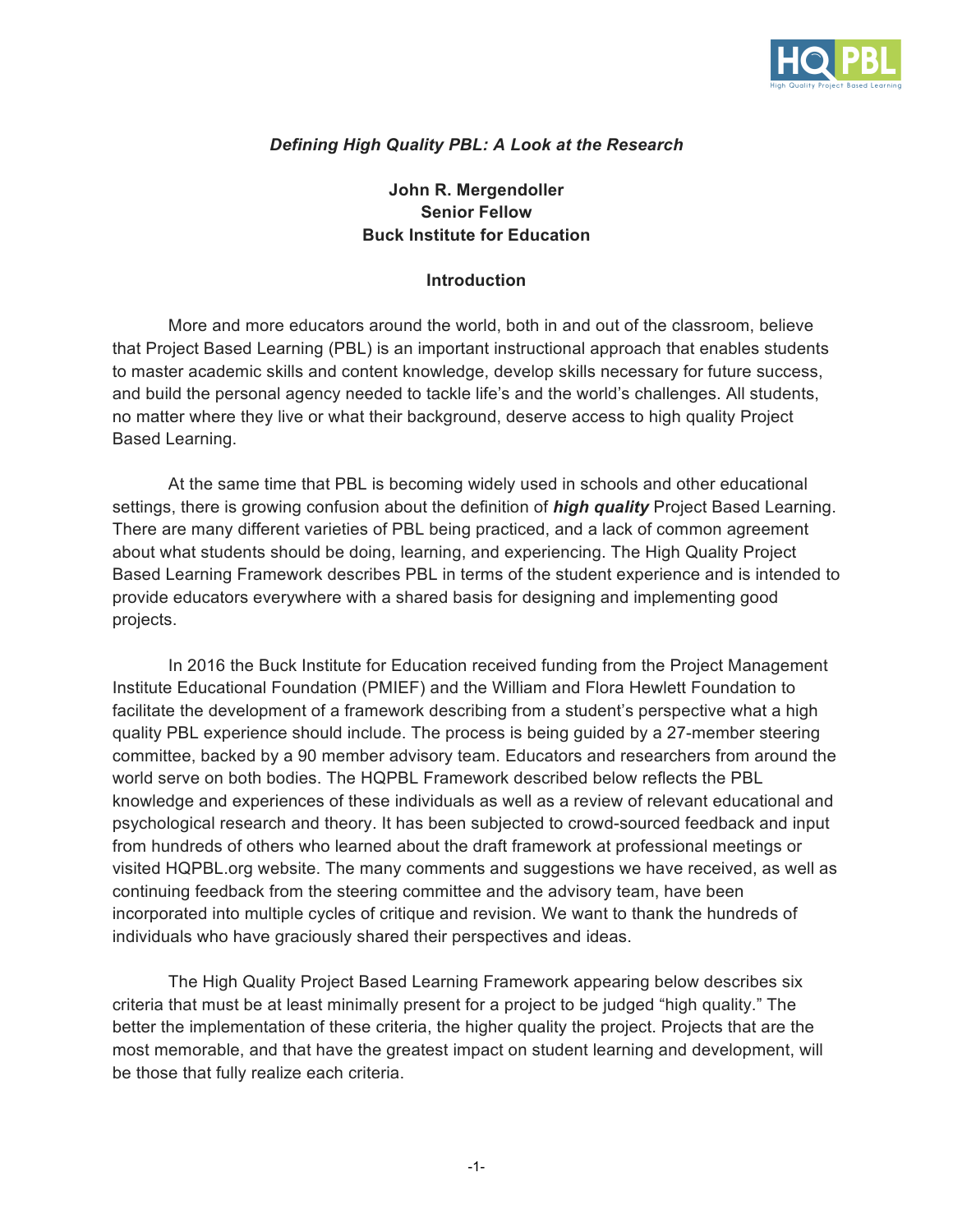

The High Quality Project Based Learning Framework provides an essential starting point for educators, students, parents, and community members as they consider how to make classrooms and schools productive and innovative environments preparing students for adult success. At the same time, the HQPBL Framework, and the criteria it includes, is not complete. Other factors such as classroom and school culture, high quality instructional materials and practices, adequate time for teachers to learn and plan, and adaptable policies for curriculum delivery and assessment are equally important for the effectiveness of PBL. Also imperative is the fundamental belief that all students can learn, and that their voices should be heard in their own education.

Although the HQPBL Framework reflects the thinking and practice of experienced educators, it is neither idiosyncratic nor arbitrary. The criteria are grounded in educational research, and reflect current thinking about optimal student learning and preparation for adult and workplace success.<sup>1</sup> This white paper explores this research to clarify the criteria, describe how and why they contribute to High Quality Project Based Learning, and propose a set of terms (e.g., criteria) that can be used by the educational community and others to describe and discuss High Quality Project Based Learning.

## **The HQPBL Framework**

The HQPBL framework contains six criteria: Intellectual Challenge and Accomplishment, Authenticity, Public Product, Collaboration, Project Management, and Reflection. Each is described below, with a brief discussion of relevant educational research and theory.

## **Intellectual Challenge and Accomplishment** *Students learn deeply, think critically, and strive for excellence.*

By definition, HQPBL is a way of learning and thinking deeply, and the intellectual demand of High Quality Project Based Learning is arguably its most fundamental feature. Drawing on John Dewey's description of the "act of thinking," HQPBL confronts students with a challenging problem, an intriguing question, or multi-sided issue.<sup>2</sup> Students are expected to take responsibility for solving the problem, answering the question, or taking a reasoned, defensible position on the issue. To accomplish this, they must first develop and exercise the specific knowledge, skills, and behaviors that define the project's learning goals. This occurs over days or weeks (or even months), as deep understanding and complex skill development require practice, and do not come quickly or effortlessly.

Structuring learning around a problem to be solved or a task to be completed has a number of advantages. When students learn something to be able to use it – rather than to simply remember it – and then use what they have learned, their learning is more meaningful and more easily remembered in the future. $3$  Problems, questions, and tasks focus students' attention on the information and concepts they need to understand in order to resolve the problemmatic situation, and provide practice in distinguishing between relevant and irrelevant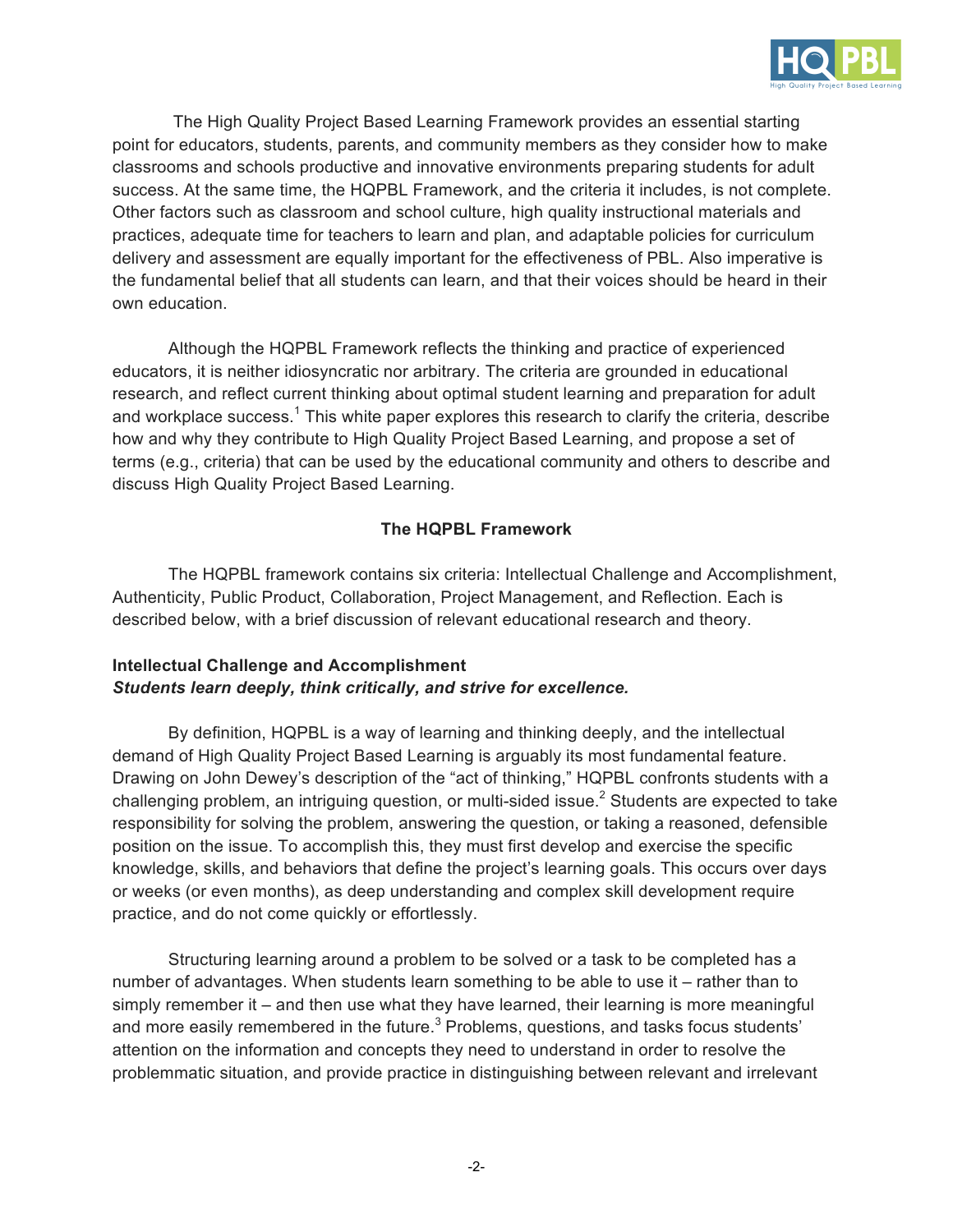

information. Such learning situations also prompt students to draw on previous learning, and connect what they already know to the new things they are learning.<sup>4</sup>

Although project based learning can be used to address trivial content or inessential skills, such learning can hardly be defined as high quality. High Quality Project Based Learning encourages students to dig deeply into a subject, go beyond the superficialities of a Google search, and grapple with the concepts and understandings fundamental to the subject and the discipline. HQPBL targets specific student learning outcomes -- the knowledge and success skills necessary for academic and life success – while providing opportunities for learners to develop and practice new ways of thinking and acting.

High Quality Project Based Learning is often experienced as challenging by students. This is a good thing. Educational research has demonstrated that an appropriate degree of challenge is necessary for effective learning.<sup>5</sup> Students may find themselves challenged by different aspects of the project, from the academic content or success skills they are learning, to the degree to which a project is open and evolving. When projects are less structured, students must develop their own plans and solutions, and this is more challenging than simply following a pre-ordained solution path. Such ill-structured projects provide greater opportunities for student innovation, creativity, and problem solving.

HIgh Quality Project Based Learning is primarily a student activity. Teachers, workplace mentors, community members, and other adults, however, play an essential role in supporting student success. All learners need guidance, instruction, and feedback to deepen their knowledge and develop their skills. This is especially important for novice learners completely unfamiliar with the content, skills, and behaviors needed for successful project completion. High Quality Project Based Learning does not downplay the role of the teacher or of traditional instruction. Instead, it is a teaching strategy that organizes student learning to emphasize selfmanagement within a collaborative learning environment, while providing integrated instruction and intellectual scaffolding. Such cognitive support occurs within the context of project activities, rather than being provided as separated instructional episodes. HQPBL classrooms also provide ample opportunities for student self-instruction and peer-instruction. $^6$ 

HQPBL teachers know that lectures and class discussions are sometimes the best way to clarify a problematic concept or covey an important skill, and they constantly monitor student learning and the difficulties that arise during project work. This allows them to address student confusion and learning hurdles in real time. In addition, before launching a project, HQPBL teachers assess the skills and knowledge necessary for project success, and determine how to prepare students before the project begins and/or provide lessons and other scaffolds once the project starts. To use a common simile, the role of the HQPBL teacher is like that of a coach, building skills and confidence through example and instruction.

HQPBL teachers prioritize research-supported instructional practices. A high quality project that involves writing (as most do) will include proven writing instruction methods appropriate to the project topic, activities, and grade level.<sup>7</sup> A HQPBL teacher, for example,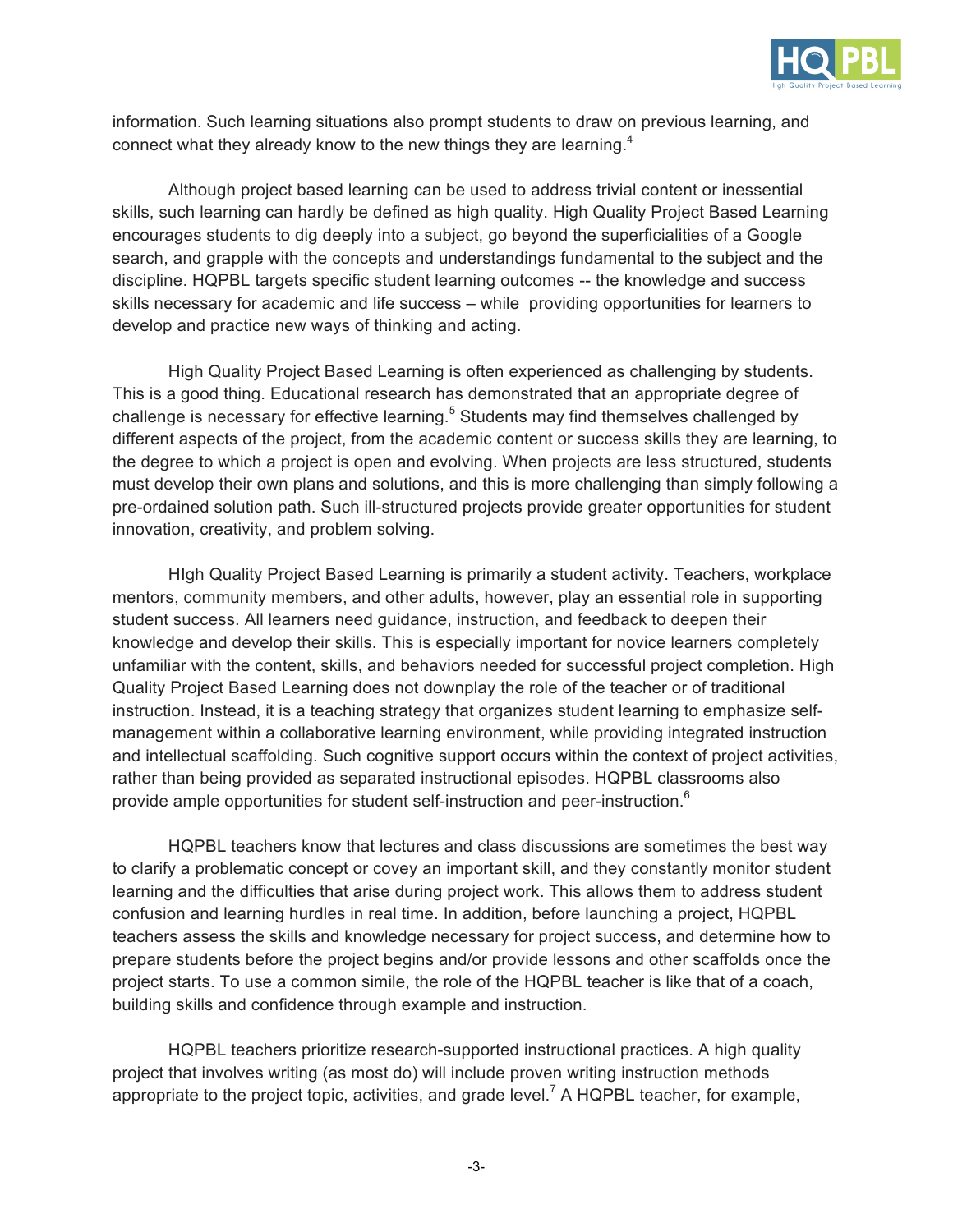

might conduct a writing lesson to solidify the literacy skills students need to compose effective letters to the editor. Similarly, in classrooms where students are learning about science concepts, HQPBL teachers will be familiar with the student misconceptions accompanying the science concept, and have research-based instructional strategies ready to counteract these misconceptions.<sup>8</sup> In projects that require survey data analysis, HQPBL teachers will make sure students have the necessary math skills to make sense of the survey responses. Instruction doesn't occur for its own sake or (only) because it is dictated by standards or the syllabus; it occurs because students need it to accomplish project tasks and/or solve problems.

Just as HQPBL teachers strive to provide the highest quality project experiences coupled with research-supported instructional practices, students in a HQPBL classroom strive to complete the high quality work that demonstrates deep learning. The components of HQPBL coupled with high academic expectations create learning opportunities that support all students. It's easier for students to complete high quality work, if they understand and can visualize what quality work looks like. Creating assessment rubrics with students is one way that teachers and students can agree on what goes into excellent work. Sharing examples of high quality project work completed by previous students also provides a way to communicate high standards of accomplishment. Encouraging student critique and revision – an essential HQPBL principle that will be discussed later – also demonstrates that students can improve their work, sometimes far more than they ever imagined was possible. Teachers and students are both committed to excellence, in teaching and learning, and classroom achievement norms focus on student selfimprovement toward reasonable, achievable goals.

### **Authenticity**

## *Students work on projects that are meaningful and relevant to their culture, their lives, and their future.*

Students often comment that High Quality Project Based Learning is "real" learning learning that is connected to their own lives and to what happens in the world outside school. Projects designed with students in mind are foundational to culturally responsive teaching.<sup>9</sup> Teachers call such learning *authentic.* Students are often more motivated by authentic projects than they are by typical school work, but the educational advantage of authentic projects is more than motivational. Research shows that authenticity not only increases motivation; it can also increase academic achievement and literacy skills.<sup>10 11 12 13</sup>

In HQPBL there are a number of ways that projects are made authentic.<sup>14</sup> First, projects can create an authentic *context* as when students create a classroom restaurant or plan and construct a miniature city. Simulations, like Model UN, or mock trials where the decision to drop an atomic bomb on Hiroshima is debated and put before a jury also create an authentic context for student learning. Although such projects require students (and adults) to suspend disbelief and liberate their imagination, the context of the project reflects thinking, decisions and actions that occur in the world outside of school. This is what makes it authentic.

Second, in HQPBL the *tasks* students complete, as well as the tools and technology they use such as measuring instruments or mapping software, can reflect the world outside of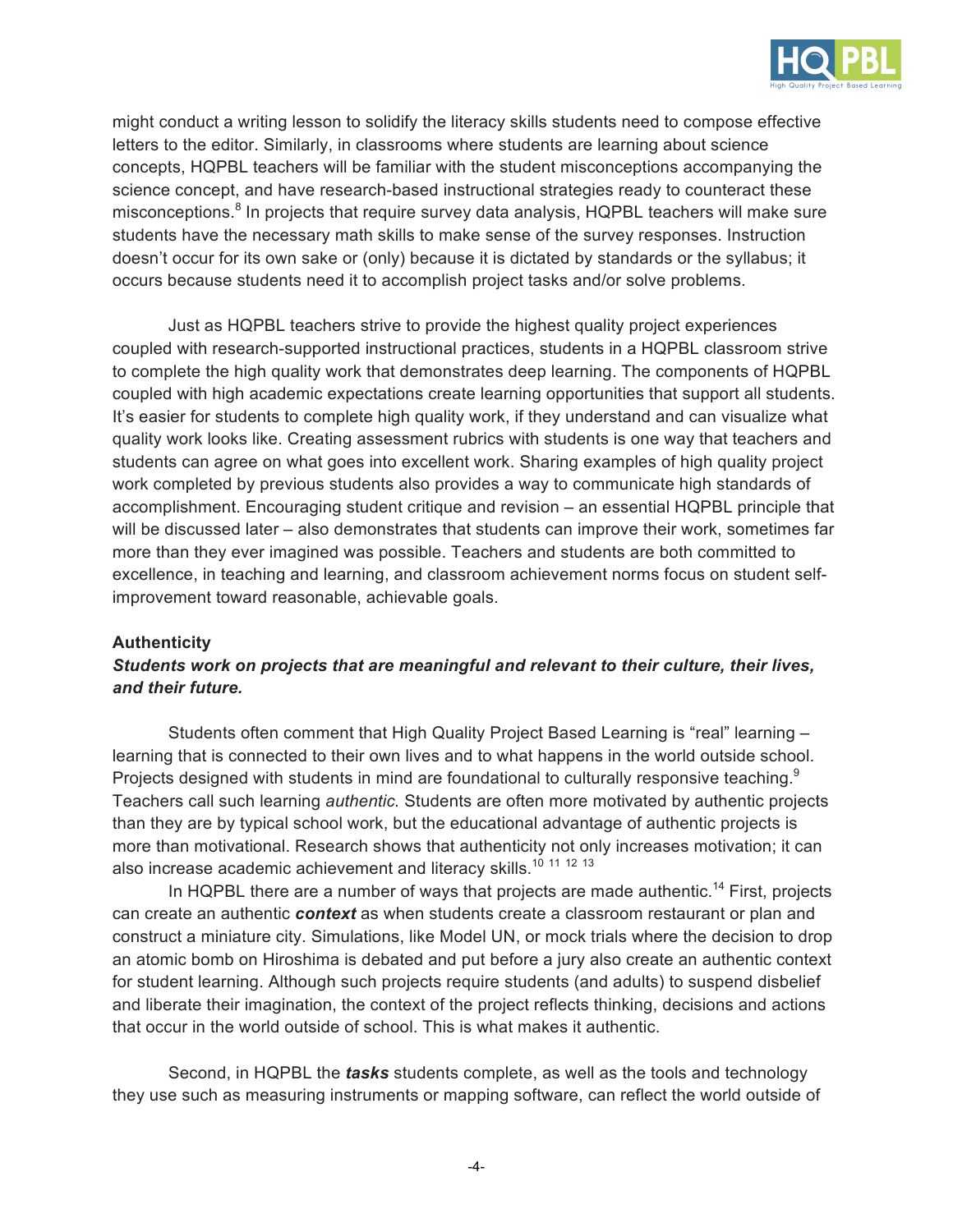

school. Students often use tools and technology to assist with project management, presentations of learning, enhance research components of a project or facilitate communication and collaboration among student teams. Vocational-Technical Education projects are usually designed to teach students the skills, ways of thinking, and the performance standards found within a specific vocation or job. Projects often incorporate experts, mentors, or organizations from the world beyond school, and these relationships, built around task expertise and common goals, contribute to a project's authenticity. Projects often involve students conducting surveys, planning and arranging exhibitions, preparing budgets, analyzing consumer products, writing letters to the educator, or creating products to be sold to raise money for the school or a cause. These are authentic activities that occur in the world beyond school, and can be assessed using real-world standards.

Third, HQPBL projects can have a real *impact* on the world beyond school. Projects can focus on local issues such as the design of a new school garden or playground and can include the preparation of a proposal and its presentation to the school principal or the district school board. (Such projects would probably also include real world *tasks* such as surveying students about their desires for various plantings or playground designs, creating prototypes and displays, and creating a PowerPoint slide deck.) Students can also participate in citizen science projects tracking temperature or stream polution, and submit their data to a common database. They can also organize school or community events to educate and inform others. Research suggests that projects that have an authentic impact are especially motivating, and students often choose to work on them before and after school and at recess.<sup>15 16</sup> <sup>17 18</sup>

Fourth, HQPBL can have a *personal* authenticity for students by speaking to students' personal concerns, interest, or issues in their lives. They can also provide opportunities to engage the needs, values, language, and cultural pratices of students' communities and background. Community health fairs, oral and community history projects, and projects that bring a languge or cultural community into the larger school community, or enable students to learn more about their background and share this with others, provide especially rich experiences.<sup>19</sup>

Finally, HQPBL is a learning environment that promotes authentic student engagement by encouraging students to make reasoned *choices* about project design and ongoing project activities. These smaller choices provide a training ground for the more significant choices they will be making later in their life. Although teachers make the final judgment about how much choice is appropriate for different students and in different projects, the general thrust in High Quality Project Based Learning is to give students as much opportunity to make choices within the project as is reasonable and manageable. This has motivational benefits, as making choices validates the basic psychological drives of autonomy and competence, contributing to intrinsic motivation.<sup>20</sup> At the same time, HQPBL teachers must be judicious in deciding which choices are meaningful, and which will contribute to project success. Choices need to be given with an eye to whether students have the knowledge necessary to make a reasonable choice, and what scaffolding and instruction will be available to backstop students if they run into difficulty. For example, middle school science projects that ask students to develop the scientific methodology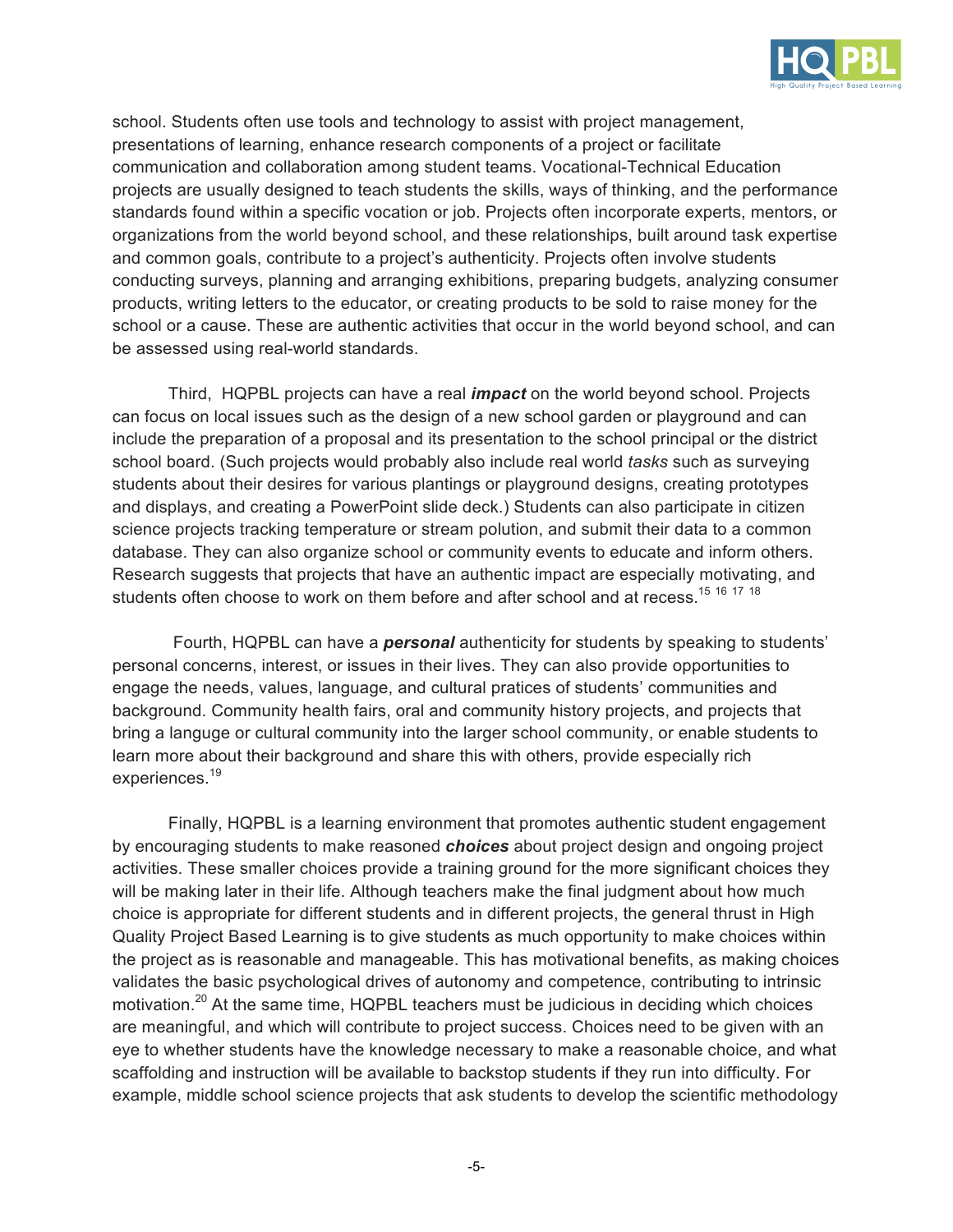

to study a phenomenon often run into trouble because students lack the basic methodological knowledge and experience to come up with a reasonable methodological plan and carry it out. $21$ 

Although intellectual challenge and accomplishment is the bedrock of High Quality Project Based Learning, *authenticity* is the not-so-secret ingredient that makes HQPBL different from traditional teaching, and which students often remember long after the project ends. The five types of authenticity described above can be combined in various ways, and projects that merge multiple types of authenticity are usually the most memorable to students and teachers alike. $^{22}$  Interestingly, research into the factors producing adult job satisfaction and motivation echoes many of the modes of authenticity discussed above. Workers become more committed and engaged when working on tasks that make a difference or have an impact on their work or on others, require a variety of skills, and over which they have control from beginning to end.<sup>23</sup> The parallels between HQPBL and a satisfying work life ring true.

#### **Public Product**

#### *Students' work is publicly displayed, discussed, and critiqued.*

HQPBL classrooms are alive with student work – models, artwork, videos, and displays decribing what was done and learned from a project. Whereas most school work travels no farther than the teacher's desk, HQPBL encourages students to create a product and share it with audiences beyond the classroom. Learning is not a private matter, but is shared with larger communities. These begin with peers involved in the same project who provide formative assessment on initial student products. Such formative feedback can play a powerful role in making the work better, and deepening student learning.<sup>24</sup> Later other physical and virtual groups (students, teachers, mentors, parents, and community members) can offter their own reactions and suggestions. As their products are discussed and critiqued by others, students are encouraged to do their best – nobody wants to look ill-prepared or display a second-rate product before a public audience. Making student work public ups the ante for both students and teachers.

A project product seem more consequential than private schoolwork because it is viewed, used, and appraised by others. It is not simply done "for the teacher." It is done because it matters to someone in addition to the teacher. Public products provide platforms for discussion and critique, and give students opportunities to develop and use public speaking skills and practice thinking on their feet. The feedback and questions they receive from an audience prods them to reflect on and analyze their own thinking and learning, solidifying their learning, and making it easier to apply this learning in the future. When products are taken seriously, and considered worthy of critique and discussion, this encourages students to perceive their work as valuable, and themselves as creators who can take pride in their products and accomplishments.

The public products and the exhibitions and other events showcasing their creation make important contributions to school morale and community perceptions. By demonstrating to other students, parents, and the larger community what students know and can do, public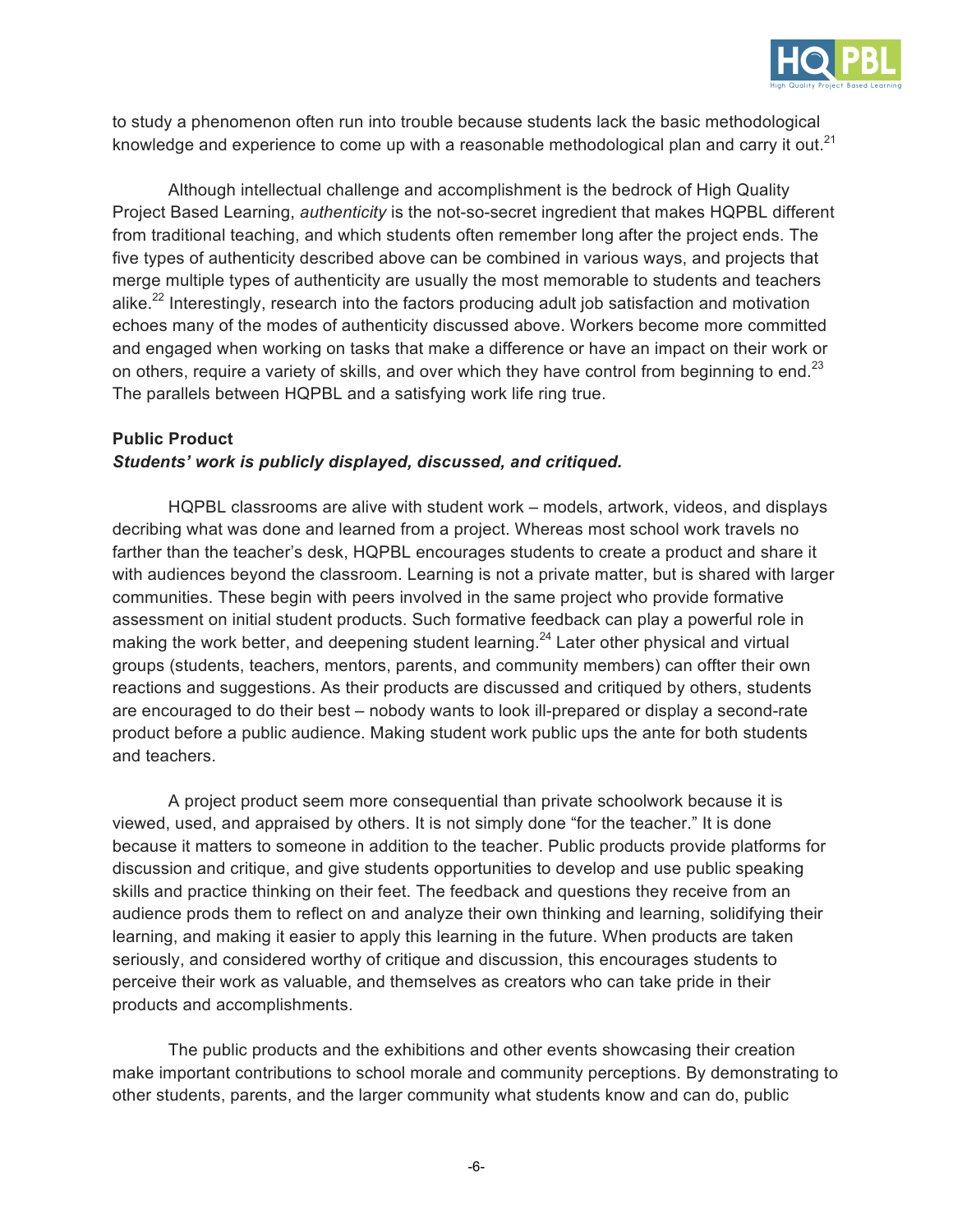

exhibitions of student work build support for schools and for HQPBL in general. Such exhibitions of student work not only explain what HQPBL is all about; they also engender goodwill and promote HQPBL as a powerful approach to teaching and learning.

### **Collaboration**

## **S***tudents collaborate with other students in person or online and/or receive guidance from adult mentors and experts.*

A recent nationwide study asked over 400 employers about the most important skills and competencies they sought in their workers. $25$  The ability to work effectively as a team member came in next to the top, and the importance of this skill was expected to increase over the next decade. Another survey of of high level managers in American corporations reported that 9 our of 10 respondents identified teams as the key to organizational success.<sup>26</sup> In much of the modern workplace, tasks are completed by project-focused teams rather than by unconnected workers, making the ability of team members to learn from and contribute to others, a global priority. 27

High Quality Project Based Learning presents students with multiple tasks that are too complex to be completed efficiently by a single individual. Teamwork is the most logical way to get such tasks done. As team members are not equally adept at all tasks, productivity is increased by alternating leadership roles according to the task. For example, a team member with skills to organize a community meeting may not be the best choice for taking notes at that meeting, or writing up a report of the discussion. Effective task leadership within a group varies according to the demands of the task at hand. On effective teams, members practice the skills of leadership as well as those of supporting a leader. HQPBL provides opportunities for learners to be both leaders and followers.

Collaboration can extend beyond the classroom in projects that immerse students in the workplace, or connect with community organizations and groups. The benefits of such collaborative projects include broadening students' knowledge of the world of work and surrounding communities, and providing opportunities for students to learn new skills and perspectives. Participating businesses and community organizations benefit by grooming future potential employees and members.

There are also cognitive benefits to collaborative work, and the discussions that accompany it. Research has shown that while limited exchanges of information and explanation within a team, such as giving answers to questions, can help team members in routine, lowlevel learning (like math facts), more open exchange and elaborated discussion are necessary if the team interaction is to help its members master less structured tasks or achieve conceptual, deeper-level learning. Respectful collaborative team discussion, where students build upon and connect other team members' ideas, leads to better problem solving both for the team as a whole, and later, for the students who were members of those teams. $^{28}$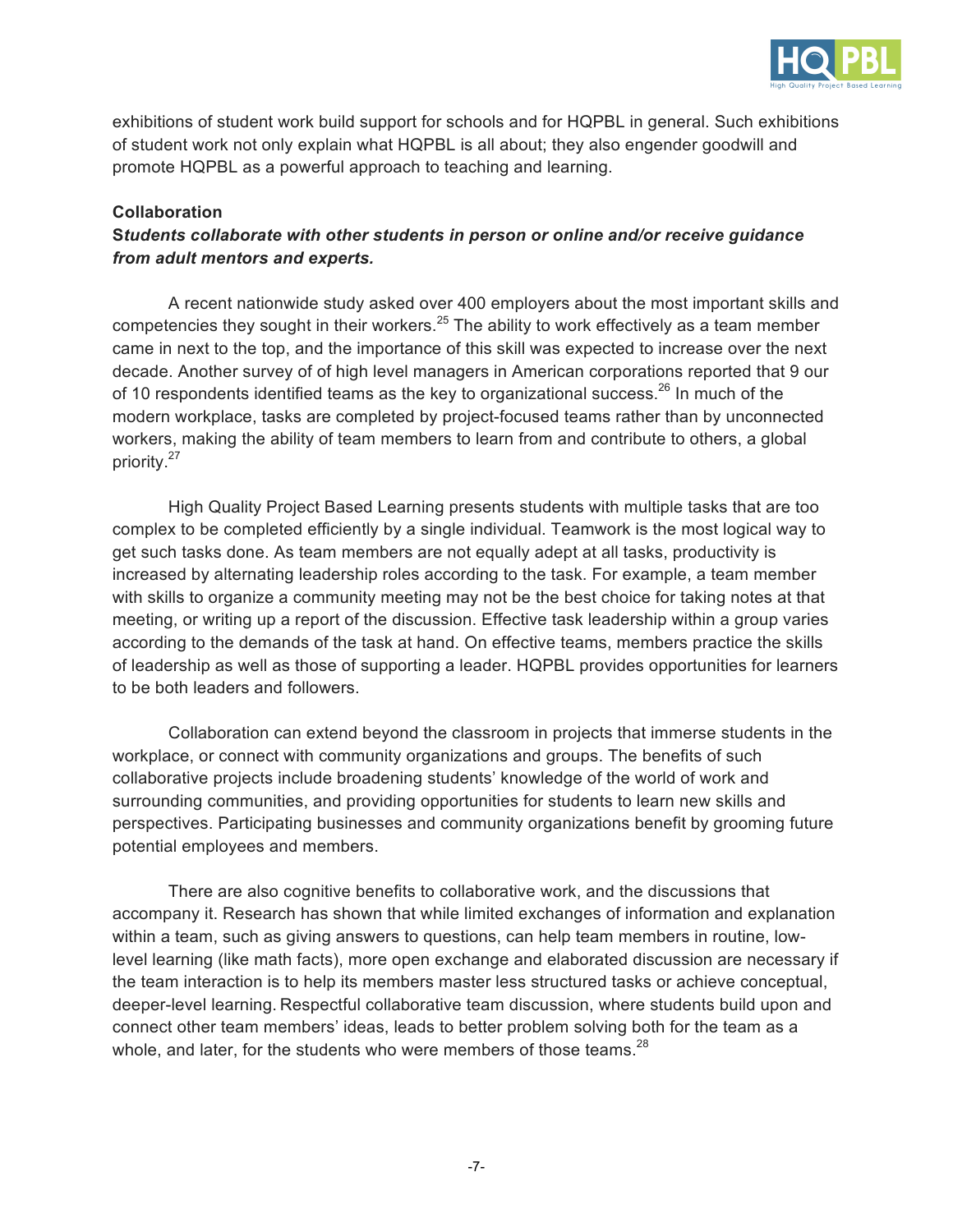

It is not collaboration, per se, that leads to positive outcomes; it is a respectful collaboration that listens to, considers, and connects ideas. Although it is difficult for many students to engage in the probing, elaborative discussion that leads to deep learning, these communication and discussion skills can be taught through instruction, modeling and role playing.<sup>29</sup> Most students will benefit from spending time learning how to be a productive group member before undertaking team tasks requiring high quality discussion and collaboration.<sup>30</sup> This is especially true on diverse teams where members differ in language background and ability, ethnicity, gender, achievement levels, and general knowledge.<sup>31</sup> Giving students prepared scaffolds such as sentence stems or a list of questions to ask during a discussion, and establishing specific norms for team behavior and interaction, can make discussions more productive. Classroom norms emphasizing individual respect encourage honest communication and productive questioning.

Providing opportunities to collaborate also helps students to develop a sense of belonging, strong relationships, and a positive community that helps create more inclusive and equitable experiences.<sup>32</sup> Further, collaborative learning is a necessary component of culturally responsive pedagogy.<sup>33</sup>

#### **Project Management**

### *Students use a project management process that enables them to proceed effectively from project initiation to completion.*

High Quality Project Based Learning emphasizes the importance of students thinking through what has to be done to accomplish a project, and taking an active role in planning and carrying out project activities. This intentional, decision-making role distinguishes HQPBL from more typical learning activities where teachers pre-specify what is to be done, by whom, in what manner, and in what order. In HQPBL, students have the opportunity to learn the tools and methods of project management. These important skills prepare students for the future project work on the job or in private life, such as planting gardens, planning a trip or an event, or launching marketing or political campaigns.

Project Management is the process of "applying knowledge, skills, and resources to accomplish activities that are intended to achieve a specific goal."34 In the workplace project managers break down a project into different stages and steps and guide others through the tasks necessary for completion. Such skills are worthwhile in the HQPBL classroom as well as the workplace, and there are a number of tools that were born in the workplace and have been modified for educational settings that can be used to define, plan, manage, and reflect upon projects.<sup>35 36</sup> These tools and techniques enable students to effectively manage themselves and their teams through complex, multi-step projects.

According to PMIEF, in a "well-designed, effective learning project," students are responsible for designing, managing, and evaluating their own learning.<sup>37</sup> This process is often referred to by educational researchers as self-directed learning, where students are responsible (with teacher guidance) for identifying interests, finding necessary learning resources, setting learning goals and managing their own behavior, and evaluating the results.<sup>38</sup> This process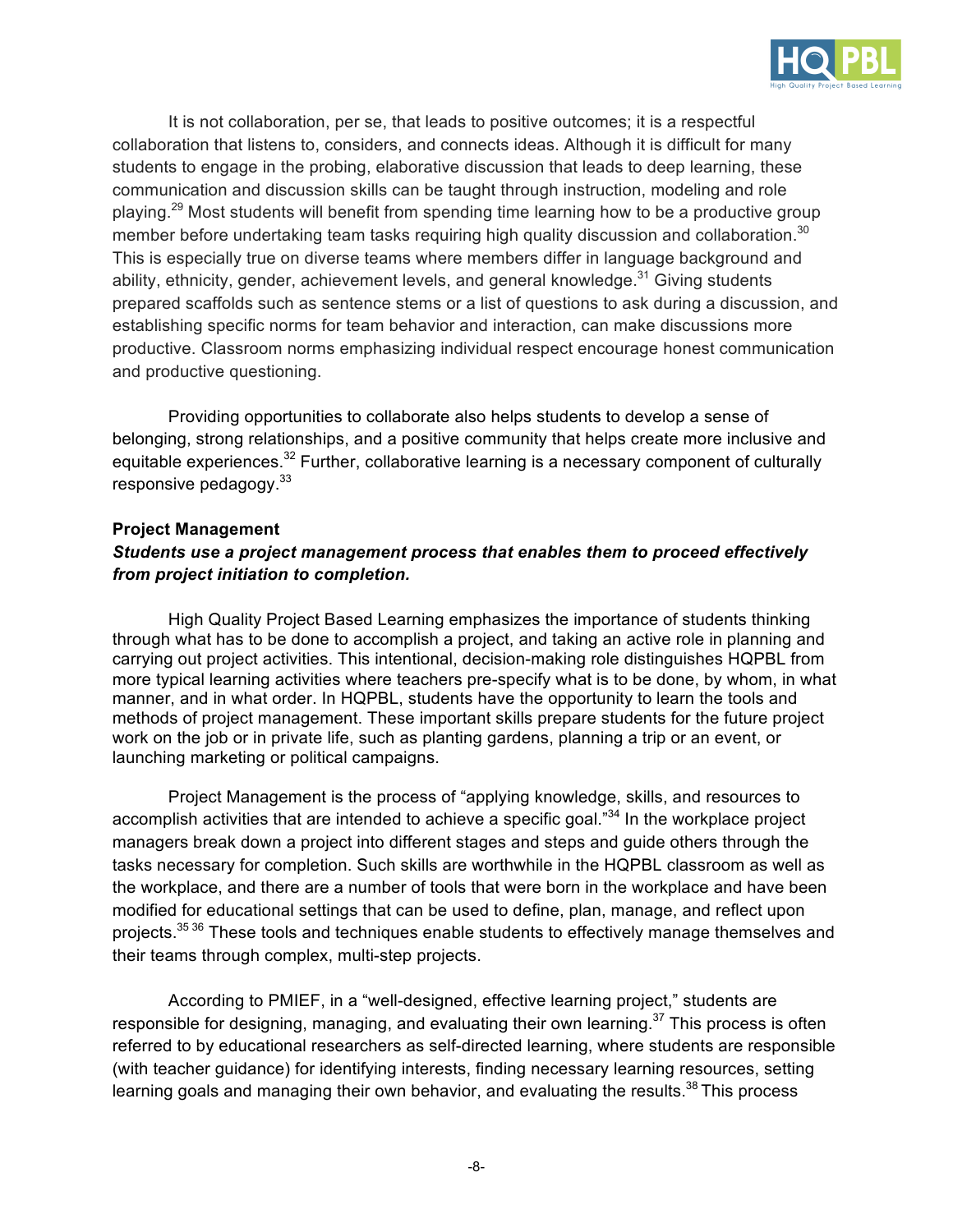

facilitates the development of self-directed learning and self-management skills, which have been shown to be strongly associated with workplace, academic, and personal success.<sup>39 40 41</sup> It should be noted, however, that although HQPBL provides a productive environment for the development of self-management and self-directed learning, not all students are initially able to take advantage of that environment, and need monitoring, scaffolding, and coaching as the project moves forward. 42

Design Thinking is a process approach to Project Management, and has been shown to be a useful tool for solving social and business problems, and for creating new products. According to the global design firm IDEO, the Design Thinking process includes four phases: 1) Gather Inspiration; 2) Generate ideas; 3) Make ideas tangible; and 4) Share the story.<sup>43</sup> During those phases designers determine what is really needed to solve a problem by empathizing with those affected, go through both divergent and convergent processes to conceive potential solutions, create physical prototypes reflecting promising solutions, and once the final solution is adopted, communicate a story that will inspire others toward action. As ideas and prototypes pass through these stages there is an iterative process of critique and revision, so that solutions are generated, tested, and improved as the process continues. Although not applicable in all projects, Design Thinking can be an important project management process, especially when the project goal is to innovate and create something new.

#### **Reflection**

### *Students reflect on their work and their learning throughout the project.*

Nearly a century ago, anticipating today's interest in "metacognition," John Dewey wrote, "We do not learn from experience. We learn from reflecting on experience."<sup>44</sup> This is as true today as it was nearly a century ago, and it is especially true for High Quality Project Based Learning where students have to make choices about what they are going to do and how they are going to do it.<sup>45</sup> During High Quality Project Based Learning students reflect on the progress of project work as well as what they are learning. By articulating what they are learning, students deepen their understanding and their self-knowledge.<sup>46</sup> Learning becomes more efficient as students become aware of what they already know and what they need to find out.<sup>47</sup> Project quality improves as students learn to assess the strengths and weaknesses of their plans and products, and the assessment skills they develop will continue to be useful in future project work at home and in the workplace.<sup>48</sup> And by engaging in reflection now, students learn to recognize problem types, and are better able later to remember and apply what they have learned to new cognitive challenges and contexts.<sup>49 50</sup>

Although most students can reflect upon what they are doing and learning, this reflection may not be very sophisticated or may not stimulate the cognitive processes needed for effective learning and remembering.<sup>51</sup> Consequently, many students benefit from targeted guidance and examples showing how to reflect. Researchers have suggested there are four hierarchical levels, each of which provides a more adequate and sophisticated quality of reflection. The lowest level, *description,* simply reports what was done (e.g., "I used two different websites to gather information."). The second level, *justification*, describes what was done and why it was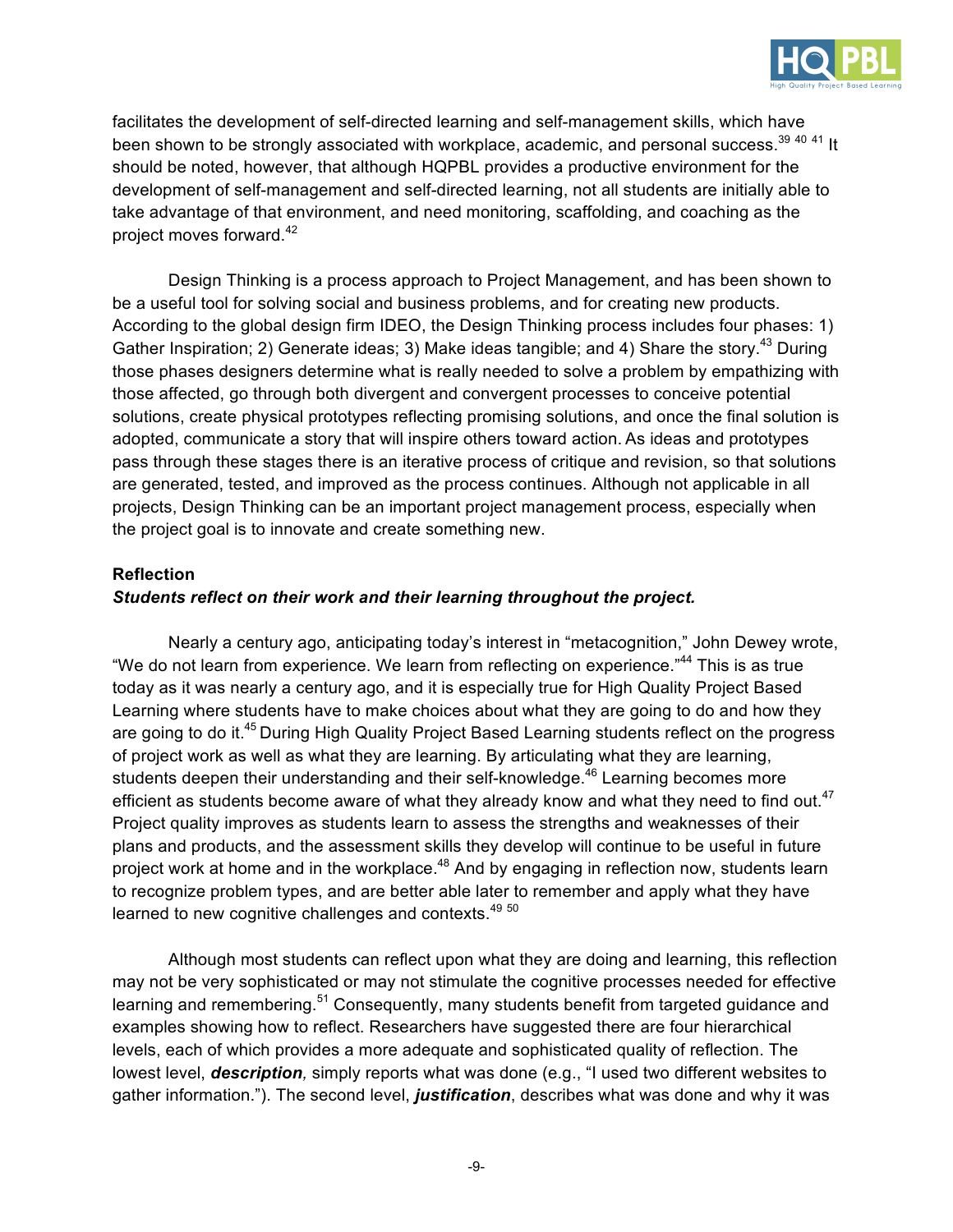

done (e.g., "I used two different websites because I was looking for different opinions."). The third level, *critique*, explains what was done, why, and evaluates the result (e.g., "I used two different websites because I was looking for different opinions, but everyone seemed to be saying the same thing.") The final level, *discussion*, combines the previous three levels and considers what it all means, especially for future activities (e.g., "I used two different websites because I was looking for different opinions, but everyone seemed to be saying the same thing. I'm not sure that's because everyone believes the same thing – like, killing is bad – or because I didn't look carefully enough to find websites with a range of opinion.").<sup>52</sup>

Reflection can be encouraged and taught in a variety of ways by providing students with guiding questions to discuss, and including reflective writing or blogs within project activities. Portfolio presentations, where students describe their work and learning to others, are a natural way to encourage reflection, especially if preceded by a discussion of what constitutes a good reflection, and followed by a peer feedback session. Finally, an edited video record of project activities or group discussions can provide a powerful stimulus for joint discussion and critique.<sup>53</sup>

Although John Dewey should take credit for emphasizing the importance of reflection (or the "cognitive act") a century ago, it is another educator named John who is emphasizing the importance of reflection today.<sup>54</sup> After spending more than a decade reviewing thousands of studies analyzing what leads to effective learning, John Hattie summarized his findings by pointing to the importance of students becoming engaged, committed, and active learners, a process that is encouraged and guided by teachers, but fundamentally controlled by students. He advocates a "metacognitive approach to instruction" that "can help students learn to take control of their own learning by defining learning goals and monitoring their progress in achieving them. The key questions are: 'Where are we going?', 'How are we going?', and 'Where to next?'."<sup>55</sup> High Quality Project Based Learning embodies the self-managed and selfdirected learning processes Hattie describes, and views students as active agents who monitor and control their learning. Their reflections on what is being planned, done, learned, and generally accomplished are essential to HQPBL.

#### **Conclusion**

High Quality Project Based Learning can be transformative for students. By presenting students with a complex mix of choice and responsibility, cognitive concepts and practical activities, within a collaborative educational environment of real-world authenticity, high quality projects engage students in learning that is deep and long-lasting. Such projects also build success skills that prepare students for the adult world and the workplace, and create confident young people who are willing and ready to take on challenges. We believe there is research evidence – and there definitely is educational theory – that argues strongly for the use of Project Based Learning with all students.<sup>56 57</sup> 58 59 This document has outlined the logic and research behind the HQPBL Framework. We hope educators will find it a useful guide for bringing effective Project Based Learning to all students.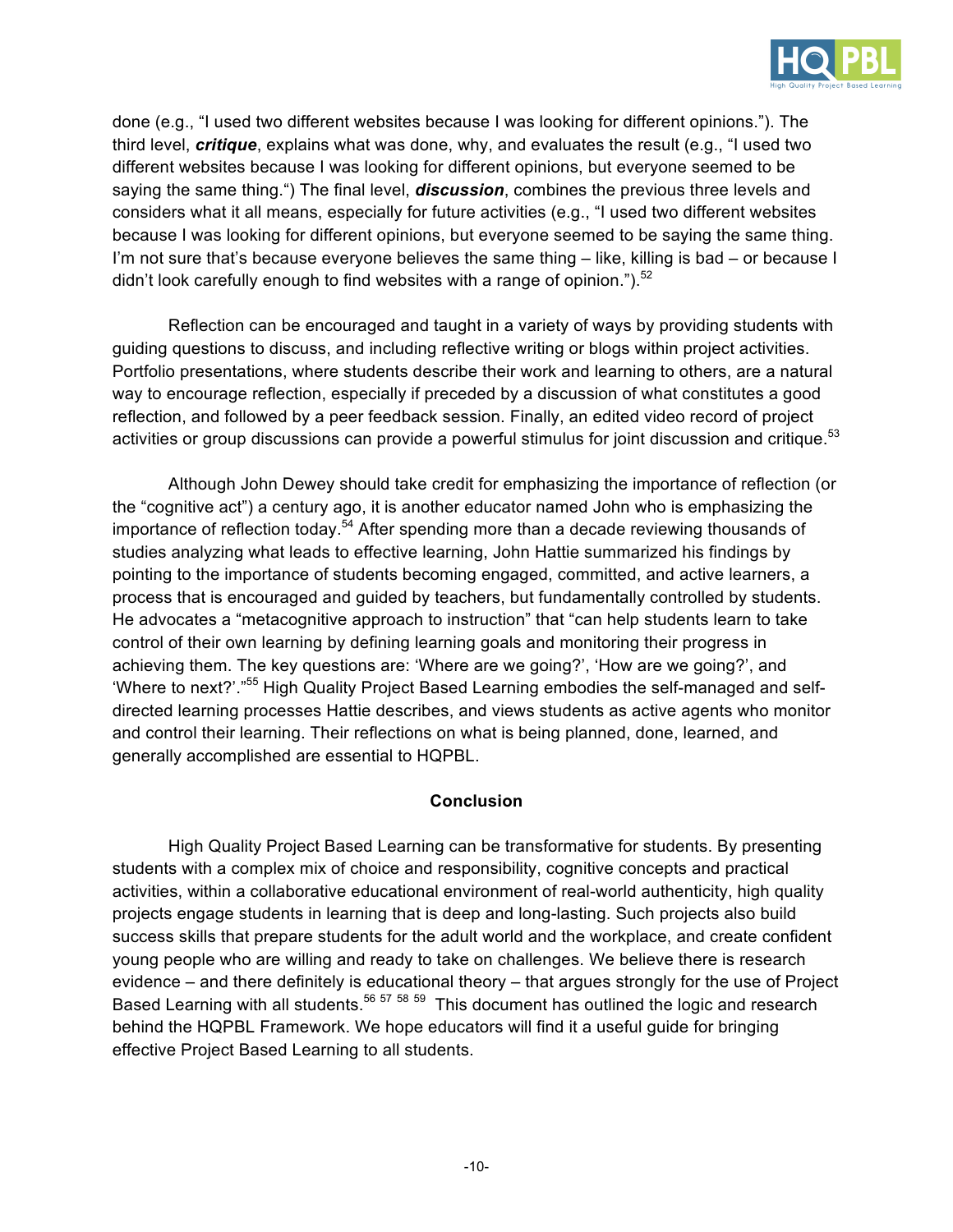

#### **Endnotes**

 1 John Bransford, Ann L. Brown, and Rodney R. Cocking. *How People Learn: Brain, Mind, Experience, and Schoo*<sup>l</sup> (Washington, DC: National Academy Press, 200).

<sup>2</sup> See John Dewey, *Democracy and Education* (New York: Macmillan, 1938).

 $3$  Ann L. Brown, John D. Bransford, Robert Ferrara, and Joseph Campione, "Learning, remembering and understanding," in J. H. Flavell and E. H. Markham (Eds.), *Handbook of Child Psychology Vol. 3: Cognitive Development, 4th Edition* (New York: Wiley, 1983), 77–166.

<sup>4</sup> Ceri B. Dean, Elizabeth Ross Hubbell, Howard Pitler, and Bj Stone, *Classroom Instruction that Works: Researchbased Strategies for Increasing Student Achievement* (Alexandria, VA: ASCD, 2012).

<sup>5</sup> John Hattie, *Visible Learning* (New York, Routledge, 2009).

 $6$  For examples of Project Based Learning that blends student-directed activity with teacher instruction see Nell K. Duke, Anne-Lise Halvorsen, Stephanie L. Strachan, Jihyun Kim, and Spyros Konstantopoulos, "Putting PBL to the Test: The Impact of Project-based Learning on Second Grade Students' Social Studies and Literacy Learning and Motivation," Unpublished Manuscript (Ann Arbor: University of Michigan, 2017), Walter C. Parker, "Projects as the Spine of a Course: Designs for Deeper Learning, *Social Education* 82, no. 1 (2018), 45-48, and Joseph Polman, *Designing Project-based Science: Connecting Learners through Guided Inquiry* (New York: Teachers College Press, 2000).

 $7$  For suggestions on including research-supported writing instruction alongside project work see the following publications from the What Works Clearinghouse: *Teaching Secondary Students to Write Effectively Practice Guide* (Washington, DC: US Department of Education, 2016), https://ies.ed.gov/ncee/wwc/PracticeGuide/22 and *Teaching Elementary School Students to be Effective Writers* (Washington, DC: US Department of Education, 2012), https://ies.ed.gov/ncee/wwc/PracticeGuide/17. Also Deborah Dean, *What Works in Writing Instruction: Research and Practices* (Urbana, IL: National Council of Teachers of English, 2010), https://secure.ncte.org/library/NCTEFiles/Resources/Books/Sample/52119chap01\_x.pdf.

 $8$  For more information on pairing research-supported science instruction and high quality projects see Ann Tweed, *Designing Effective Science Instruction: What works in Science Classrooms* (Arlington, VA: NSTA Press, 2009) http://static.nsta.org/files/pb243xweb.pdf.

<sup>9</sup> Gloria Ladson Billings, *The Dreamkeepers*. (San Francisco: Jossey-Bass, 2004).

<sup>10</sup> Phyllis C. Blumenfeld, Thomas Kempler, and Joseph S. Krajcik, "Motivation and Cognitive Engagement in Learning Environments," in R. K. Sawyer (Ed.), *Cambridge Handbook of the Learning Sciences* (New York: Cambridge University Press, 2006).

<sup>11</sup> Jere Brophy, *Motivating Students to Learn* (New York: Routledge, 2013).

 $12$  Daniel T. Hickey, Allison L. Moore, and James W. Pellegrino, "The Motivational and Academic Consequences of Elementary Mathematics Environments: Do Constructivist Innovations and Reforms Make a Difference, *American Educational Research Journal* 38, no. 3 (2001), 611-652.

<sup>13</sup> Seth A. Parsons and Allison E. Ward, "The Case for Authentic Tasks in Content Literacy," *The Reading Teacher* 64 no. 6 (March 2011), 462 – 465.

<sup>14</sup> This discussion draws on the following article: Johannes Strobel, J. Wang, N. R. Weber, and Melissa Dyehouse, "The Role of Authenticity in Design-based Learning Environments: The Case of Engineering Education," *Computers & Education* 64 (2003), 143-152.

<sup>15</sup> Brigid J. Barron, Daniel L. Schwartz, Nancy J. Vye, Allison Moore, Anthony Petrosino, Linda Zech, and John D. Bransford, "Doing with Understanding: Lessons from Research on Problem- and Project-based Learning," *Journal of the Learning Sciences* 7, no. 3 – 4 (1998), 271-311.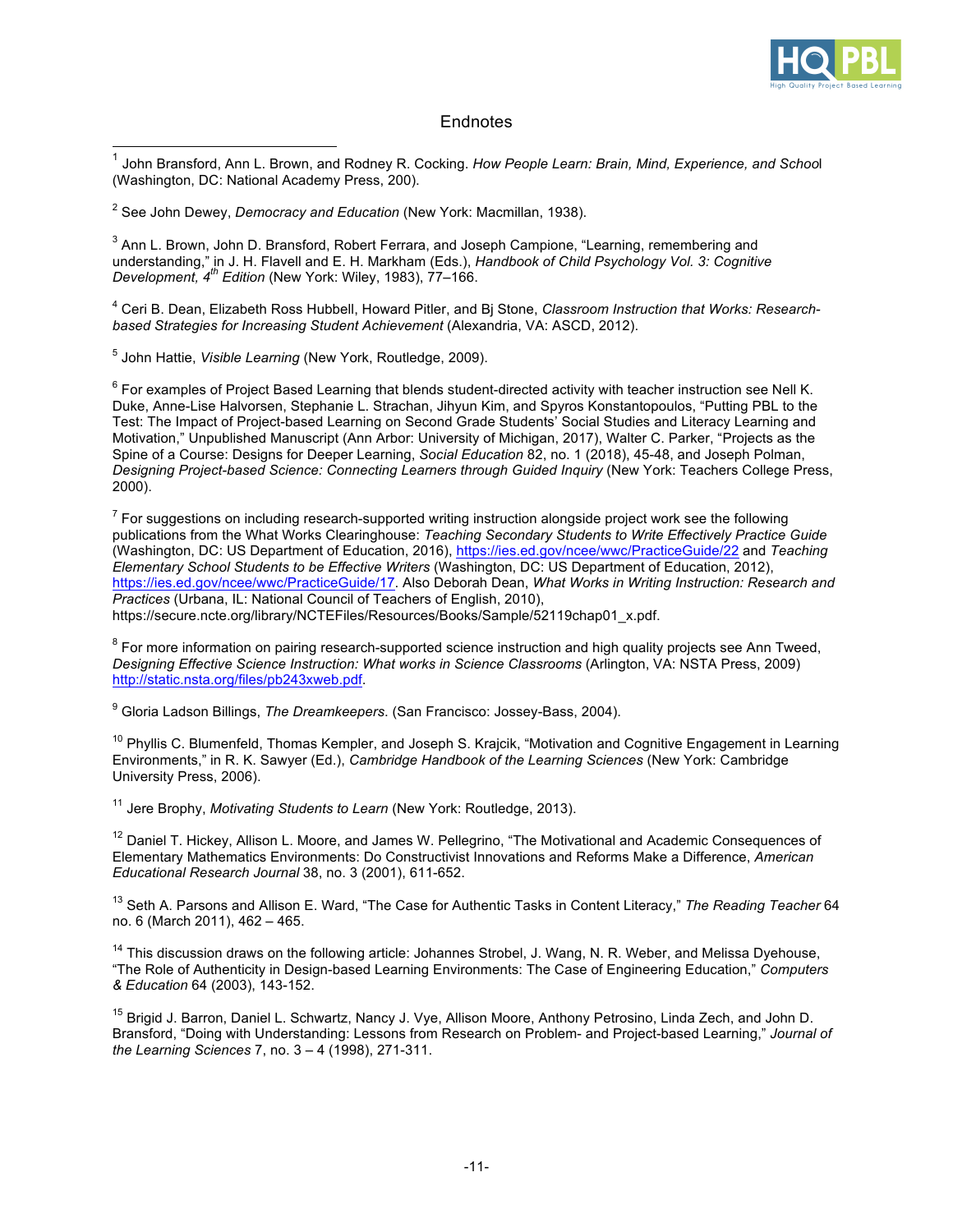

<sup>16</sup> Cognition and Technology Group at Vanderbilt, "Designing Environments that Reveal, Support, and Expand our Children's Potentials," in S. Soraci & W. J. McIlvane (Eds.), *Perspectives on Fundamental Processes in Intellectual Functioning: A Survey of Research Approaches Vol. 1* (Westport, CT: Greenwood Press, 1998)

<sup>17</sup> Barbara McCombs, "Alternate Perspectives for Motivation," in L. Baker, P. Afflerback, & D. Reinking (Eds.), *Developing Engaged Readers in School and Home Communities* (Mahwah, NJ: Erlbaum, 1996), 67-87.

<sup>18</sup> Paul R. Pintrich and Dale Schunk, *Motivation in Education: Theory, Research and Application* (Columbus, OH: Merrill/Prentice Hall, 1996).

<sup>19</sup> Luis C. Moll, Cathy Amanti, Deborah Neff, and Norma Gonzalez, "Funds of Knowledge for Teaching: Using a Qualitative Approach to Connect Homes and Classrooms," *Theory into Practice* 31, no. 2 (1992)*,* 132-141.

<sup>20</sup> Brophy, *Motivation.*

<sup>21</sup> Ron W. Marx, Phyllis C. Blumenfeld, Joseph S. Krajcik, and Eliot Soloway, "Enacting Project-based Science, *Elementary School* Journal 97, no. 4 (1997), 341-358.

22 Although using a slightly different definition of Authenticity, the following blog post makes the same argument that multiple types of authenticity within the same project create a more effective learning experience: Joe Polman, "What's Authentic, More or Less?" http://composeourworld.org/blog/2015/10/17/whats-authentic-more-or-less/ (October 17, 2015).

<sup>23</sup> J. Richard Hackman and Greg Oldham, *Work Redesign* (Reading, MA: Addison-Wesley, 1980).

<sup>24</sup> Dylan Wiliam, *Embedded Formative Assessment* (Bloomington, IN: Solution Tree Press, 2011).

<sup>25</sup> Jill Casner-Lotto, *Are They Really Ready to Work?* (Washington, DC: Partnership for 21<sup>st</sup> Century Skills, 2006).

<sup>26</sup> A. Martin and V. Bal, *The State of Teams: CCL Research Report*, (Greensboro, NC: Center for Creative Leadership).

<sup>27</sup> McKinsey Center for Government, *Education to Employment: Designing a System that Works*, (McKinsey & Co: Washington, DC, 2013).

<sup>28</sup> Brigid Barron, "When Smart Groups Fail," *Journal of the Learning Sciences* 12, no. 3 (2003), 307-359.

<sup>29</sup> Elizabeth G. Cohen, "Restructuring the Classroom: Conditions for Productive Small Groups," *Review of Educational Research* 64, no. 1 (1994), 1-35.

<sup>30</sup> The following resources provide useful guides for helping students to engage in high quality collaboration. Barbara Oakley, Richard M. Felder, Rebecca Brent, and Imad Elhajj, "Turning Student Groups into Effective Teams," *Journal of Student Centered Learning* 2, no. 1 (2004), 9-34; Nancy Frey Douglas Fisher, and Sandi Everlove, *Productive Group Work: How to Engage Students, Build Teamwork, and Promote Understanding* (Alexandria, VA: ASCD, 2009); Paul J. Vermette, *Making Cooperative Learning Work: Student Teams in K-12 Classrooms* (Upper Saddle River, NJ: Merrill, 1998).

<sup>31</sup> Cohen. "Restructuring the Classroom."

<sup>32</sup> AnnMarie Baines with Kristin De Vivo, Nathan Warner, and Angela DeBarger, *Why is Social and Emotional Learning Essential to Project Based Learning?* (San Rafael, CA: Lucas Education Research, no date). http://www.lucasedresarch.org/SEL

<sup>33</sup> Yolanda N. Padron, Hersh C. Waxman, and Hector H. Rivera, *Educating Hispanic Students: Effective Instructional Practices*, Practitioner Brief #5, (Center for Research on Education, Diversity & Excellence. Graduate School of Education, University of California, Berkeley, CA, 2002). http://crede.berkeley.edu.

<sup>34</sup> P21 Partnership for 21<sup>st</sup> Century Learning, *Bringing Project Management into The School Transformation Conversation* (P21 Partnership for 21<sup>st</sup> Century Learning and the Project Management Institute Educational Foundation: Washington, DC, no date).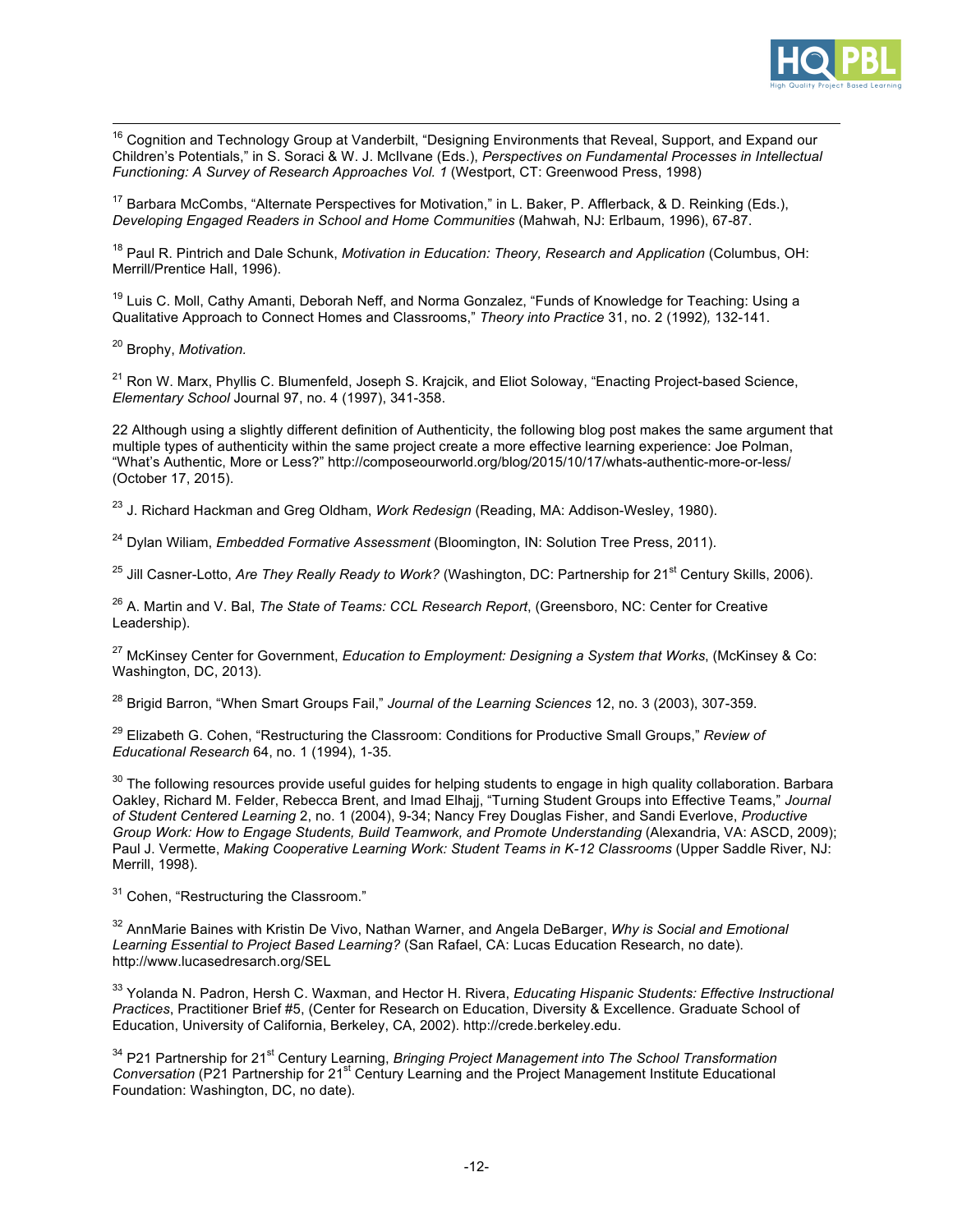

<sup>35</sup> Bernie Trilling, 21st Century Skills Map – Project Management for Learning (Partnership for 21<sup>st</sup> Century skills and the and the Project Management Institute Educational Foundation: Washington, DC, March 2014). http://www.p21.org/storage/documents/Skills%20Map/Project\_Management\_Skills\_Map\_Final.pdf.

<sup>36</sup> The Project Management Institute Educational Foundation has built upon their workplace experience to create a number of project management tools for educational settings. These include *project identity cards* to define project goals, participants, and rules; *project briefs* to describe project aims and requirements; *stakeholders tables* identifying each person with a key interest in the project, their role, what they wanted from the project team, and how the team planned on giving them what they needed; *community resource mapping* to develop knowledge of the existing assets, stakeholders, and connections in communities; *project risk analyses* to identify where things can go wrong and how this can be minimized; *client agreement documents* to describe the the goals of the project, how they will be assessed, responsibilities undertaken by different participants, and the agreed upon criteria for project success; *mind maps* to organize different parts of the project into similar functional clusers; *activity trees* and *work breakdown structures* to plot out the activities, tasks and the sequence in which they must be accomplished; *project organization charts* to show who is responsible for what tasks and any supervisory or decision-making responsibilities; *project calendars* and *schedules* to communicate task sequences and deadlines and any modifications; *project traffic lights* to display task progress and identify tasks requiring more attention or redefinition; *project status meetings* to update the project team on task progress, review and update project schedules, and provide opportunities for team learning; *lesons learned charts* to encourage mutual reflection on project activities; and *project review meetings* to evaluate and assess the achievements of each project team.

<sup>37</sup> Trilling, *21st Century Skills Map.*

<sup>38</sup> Malcolm S. Knowles, *Self-Directed Learning: A Guide for Learners and Teachers (Association Press: New York,* 1975).

<sup>39</sup> Jenny Nagaoka, Camille A. Farrington, Stacy B. Ehrlich, and Ryan D. Heath with David W. Johnson, Sarah Dickson, Ashley Cureton Turner, Ashley Mayo, and Kathleen Hayes, *Foundations for Young Adult Success: A Developmental Framework*, Concept Paper for Research and Practice (Chicago: University of Chicago Consortium on Chicago School Research, June 2015).

<sup>40</sup> Carolyn Reid-Brown, *Project-Based Learning: Investigating Self-Directed Learning Readiness Skills and Content Knowledge Retention in An Urban Jamaican High School Eighth Grade Integrated Science Cohort*, Florida International University unpublished dissertation, (2017). http://digitalcommons.fiu.edu/etd/3388

<sup>41</sup> Lucy Madsen Guglielmino, "Why Self-Directed Learning?" *International Journal of Self-Directed Learning* 5, no. 1 (Spring 2008), 1-14.

<sup>42</sup> Mary C. English, Supporting Student Self-Regulated Learning in Problem- and Project-Based Learning, *Interdisciplinary Journal of Problem-Based Learning* 7, no. 2 (2013), 128-150, https://doi.org/10.7771/1541- 5015.1339.

<sup>43</sup> https://www.ideou.com/pages/design-thinking

<sup>44</sup> John Dewey, *How We Think: A Restatement of The Relation of Reflective Thinking to the Educational Process* (Lexington, MA: D. C. Heath, 1933).

<sup>45</sup> Sigmund Tobias and Howard T. Evertson, "The Importance of Knowing What You Know**:** A Knowledge Monitoring Framework for Studying Metacognition in Education." In Douglas J. Hacker, John Dunlosky, and Arthur C. Graesser, *Handbook of Metacognition in Education* (New York: Routledge, 2009), 121.

<sup>46</sup> R. Keith Sawyer, *Optimising Learning: Implications of Learning Sciences Research* (Paris: Center for Educational Research and Innovation, Organisation for Economic Co-operation and Development, 2008).

<sup>47</sup> E. A. Davis, "Prompting Middle School Science Students for Productive Reflection: Generic and Directed Prompts," *Journal of the Learning Sciences* 12 (2003), 91 - 142.

<sup>48</sup> Giada Di Stefano, Francesca Gino, Gary Pisano, and Bradley Staats, "Learning by Thinking: How Reflection Aids Performance," *Harvard Business School Working Paper* 14-093 (March 25, 2014).

<sup>49</sup> John Bransford, et al., *How People Learn: Brain, Mind, Experience, and Schooll*.